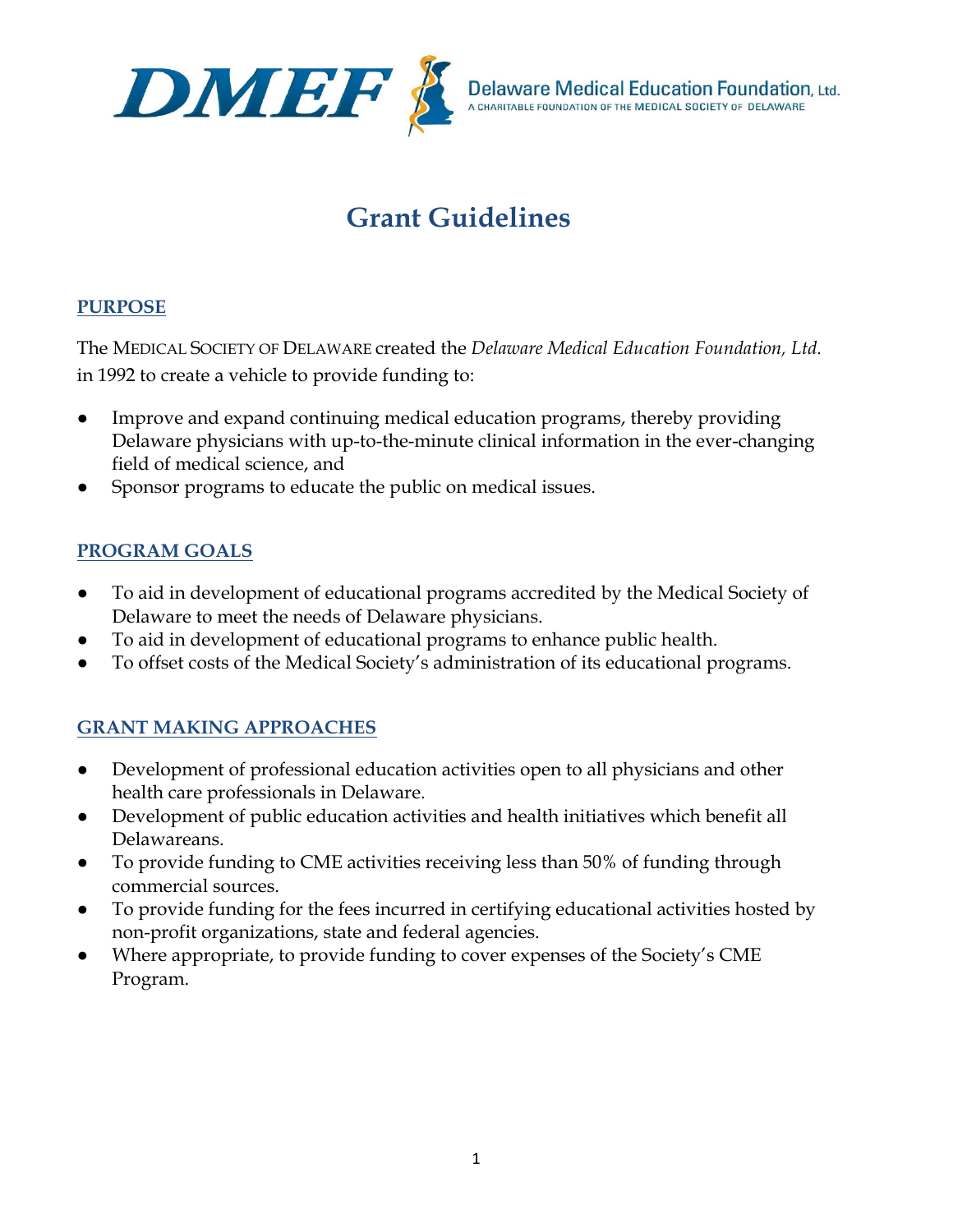## **PROGRAMMING GUIDELINES**

## *Foundation Priorities*

The Foundation will consider requests which address our program goals and further its purpose.

## *Geographic Consideration*

All grants are awarded to non-profit organizations in the State of Delaware.

## *Activities/Projects Not Funded (at present)*

- Direct support of individuals
- Religious purposes
- Media campaigns (unless they are directly related to one of our grant programs)

## *Qualifying Organizations/Projects*

The organization or institution, as well as the purpose of the proposed project, must qualify for support under regulations of the United States Internal Revenue Service.

## *Sustainability of Project*

Grantees must demonstrate the potential to financially sustain the project once Foundation funding has ended.

## *Annual Ceiling*

Grant requests will be reviewed by the DMEF Board of Directors in the Spring and Fall of each calendar year. The total annual amount of DMEF grants awarded will be limited to five percent of the total DMEF assets at the end of the previous fiscal year.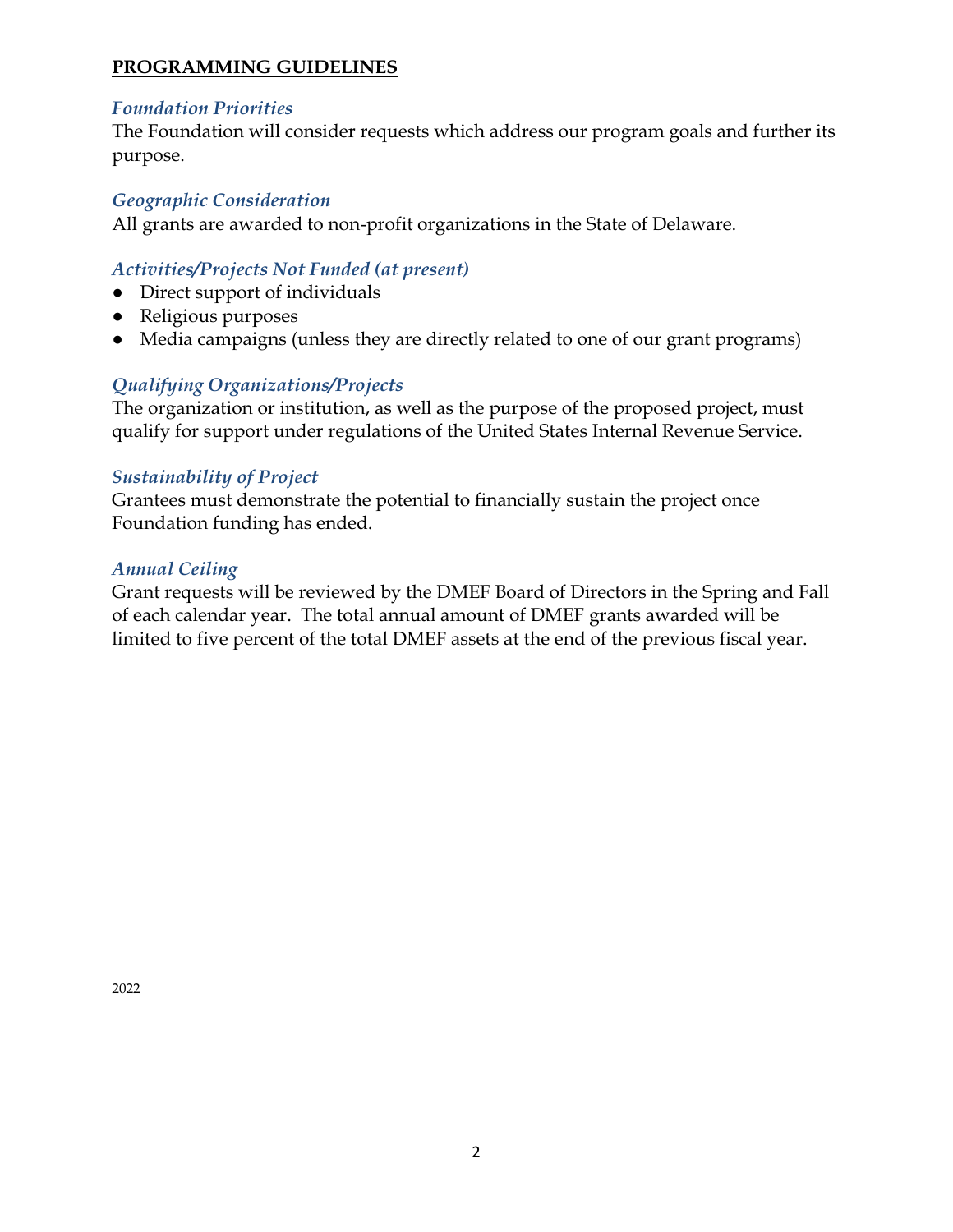

## **Grant Funding Application**

*(pages 3 – 9)*

*Note: If a question does not pertain to your program/event, please indicate "N/A," otherwise it will be considered an unanswered question and may be rejected.*

#### **Provide Program Name:**

#### **Does this program support the mission of the DMEF?**

Is this a CME Activity accredited by the Medical Society of Delaware or are you/will you seek accreditation by the MSD?

3

Is this an MSD sponsored program that will educate the public on medical issues?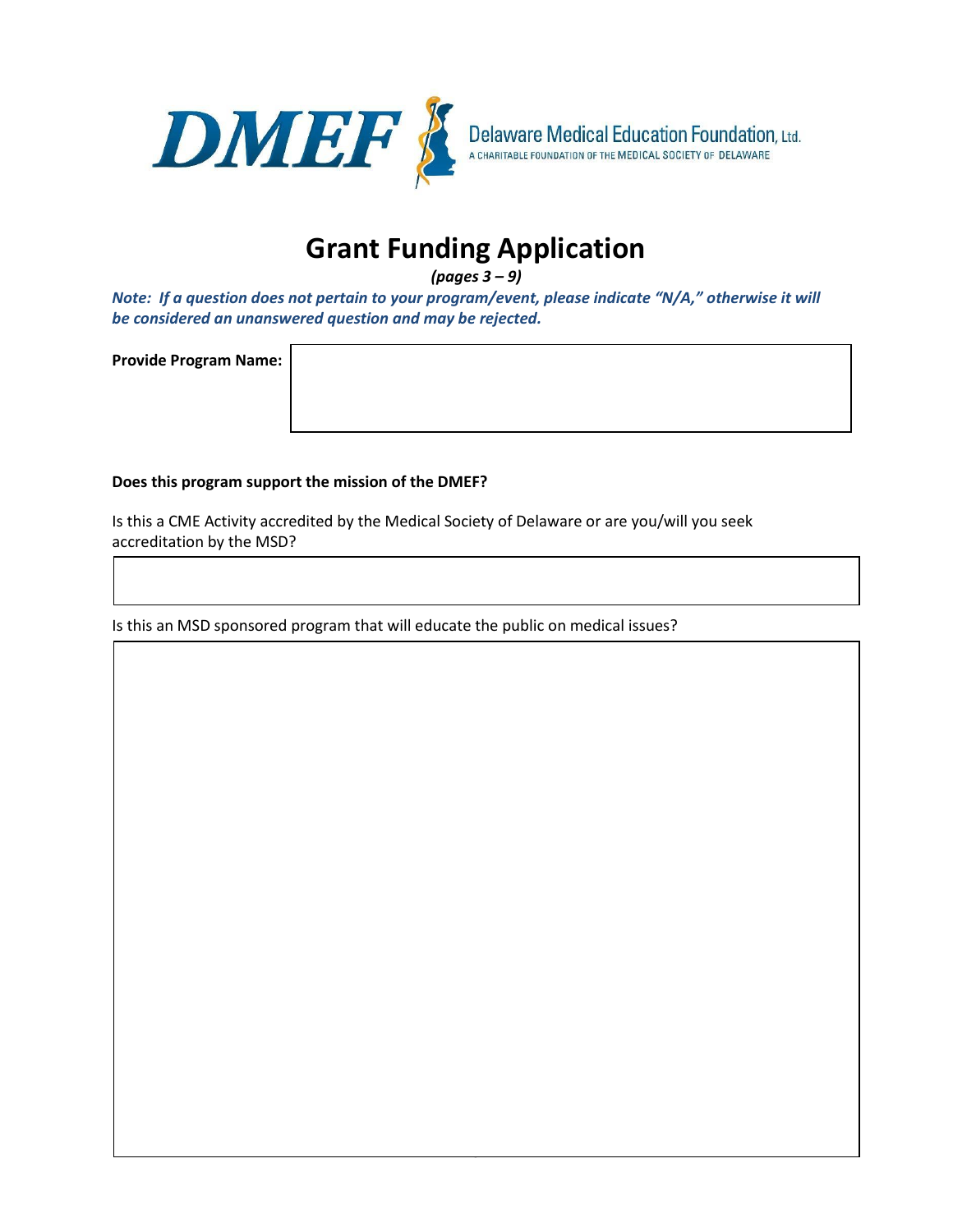| <b>Requested Amount:</b> |  |
|--------------------------|--|
| <b>Start Date:</b>       |  |
| <b>Duration:</b>         |  |

## **Section I. Background of your organization (10% of total score)**

Provide a brief description of your organization and its ability to provide public or continuing medical education programs on medical issues.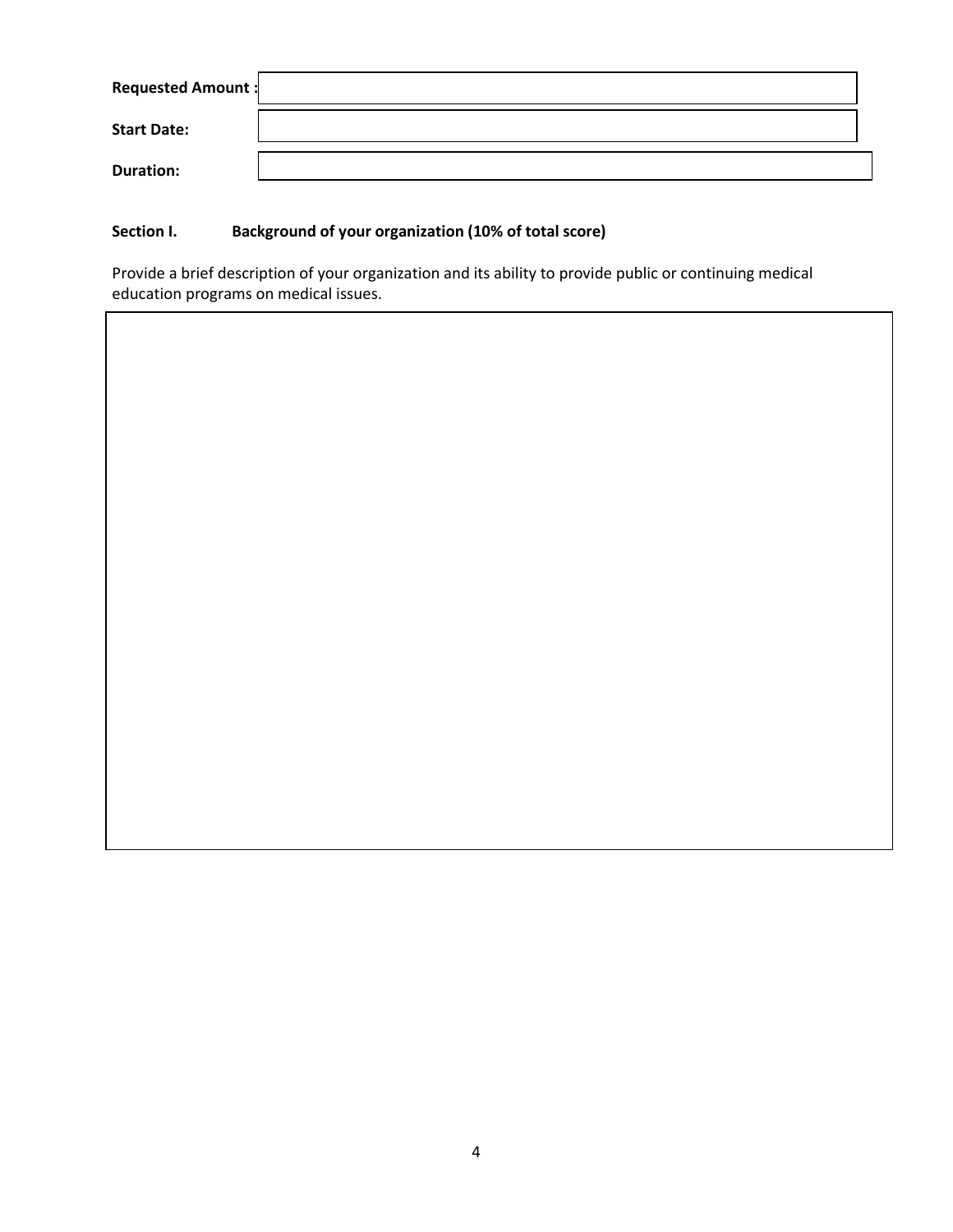#### **Section II. Program Description (30% of total score)**

Describe your program – include the following elements –

● Provide the names and affiliations of your planning committee members

● Needs Assessment – Describe why this activity is needed. What is the practice gap that this activity will address? Provide documentation that supports the need for this program/activity.

● Describe your target audience – who will be the learners in this program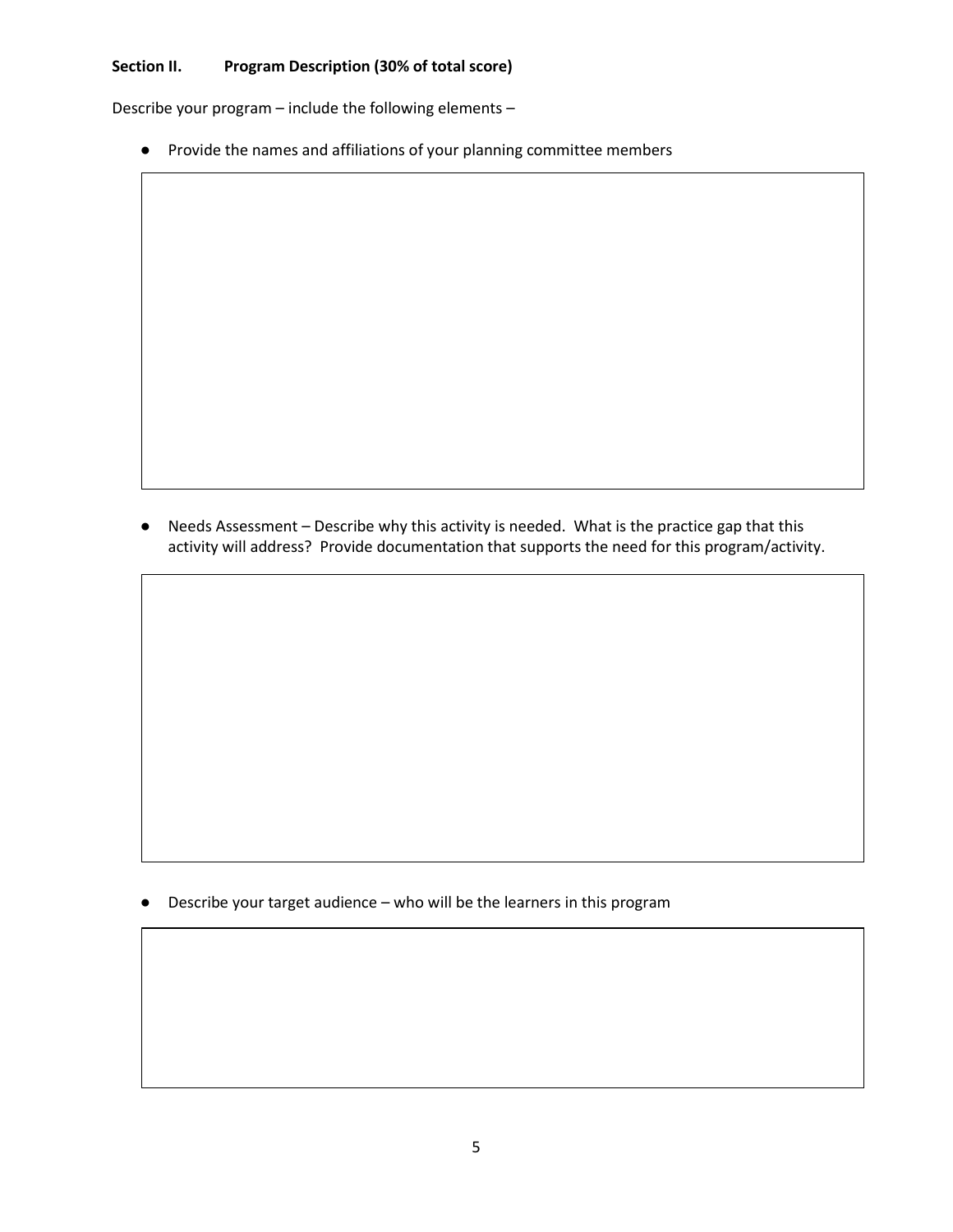● Objectives: Identify the objectives of this program – use measurable objectives that show what you want to change.

● If the program is a Continuing Medical Education Activity: include a list of your Speakers, their affiliations and CVs; how these speakers are qualified to provide this program; content of your program – provide an agenda with topics, times, location; list any materials that you anticipate providing to your learners – handouts, take aways, etc. (Include attachments as applicable.)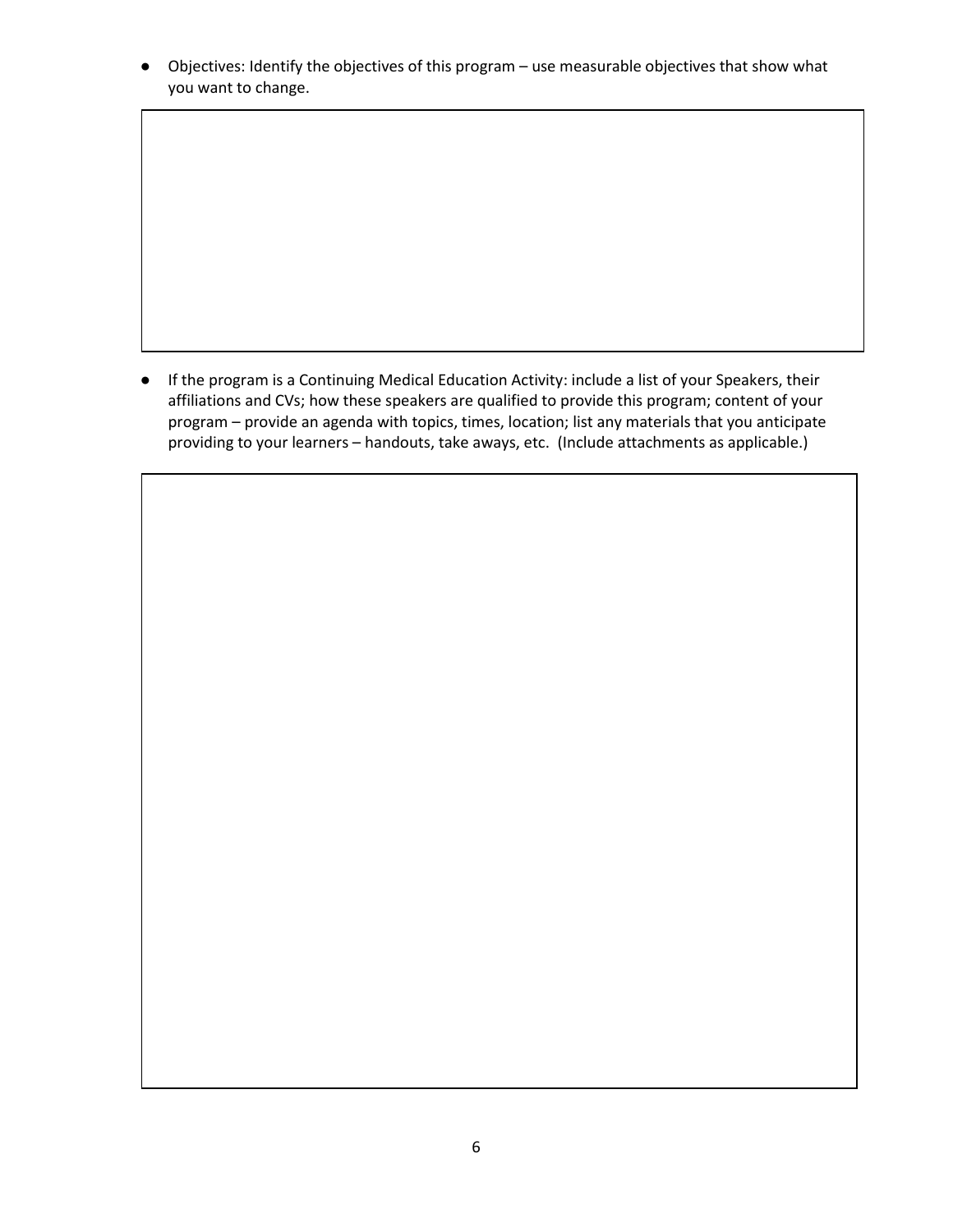## **Section III. Timeline (10% of total score )**

Provide a timeline with dates, activities, person(s) responsible, and deliverables. (May be submitted as a separate document submitted with the application.)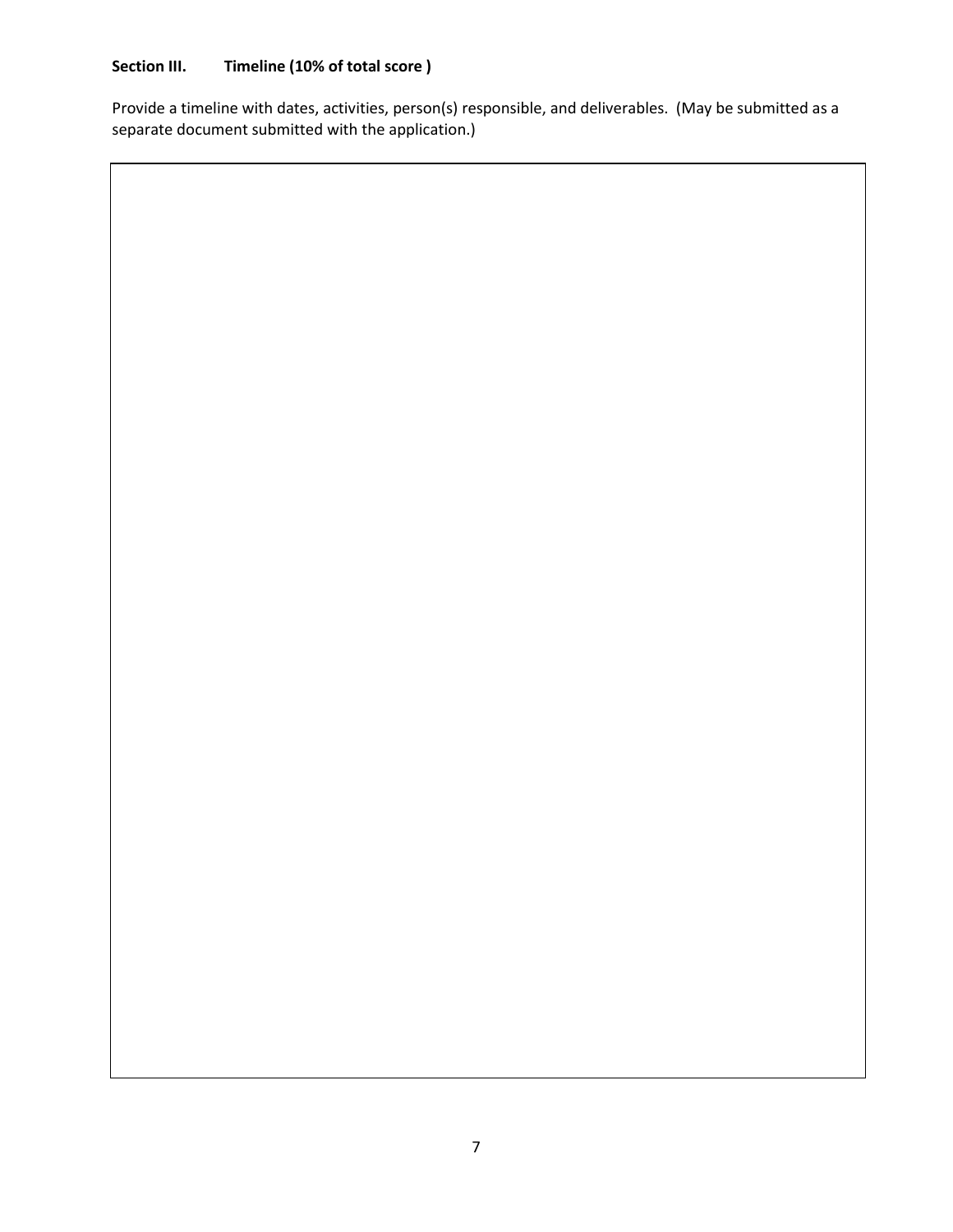#### **Section IV. Evaluation (15% of total score)**

Describe how you will evaluate this program.

## **Section V. Budget (25% of total score)**

Provide a program preliminary budget that includes the following items by completing and returning **Addendum A** with this application.

| Expenses:                           | Revenues:                                        |  |
|-------------------------------------|--------------------------------------------------|--|
| <b>Faculty Honoraria and Travel</b> | Registration or other Fees for participation     |  |
| <b>Facility Expenses</b>            | Exhibits                                         |  |
| Food and Beverage                   | Grants – Commercial and Non commercial           |  |
| Audio Visual                        | (educational)                                    |  |
| Event Materials -                   | Other Revenue received or anticipated for this   |  |
| Instructional/Handouts              | program                                          |  |
| <b>Accreditation Fees</b>           | Internal Allocations from your institution       |  |
| Marketing and Promotion Expenses    |                                                  |  |
| <b>Additional expenses</b>          | In Kind contributions must be reflected as such. |  |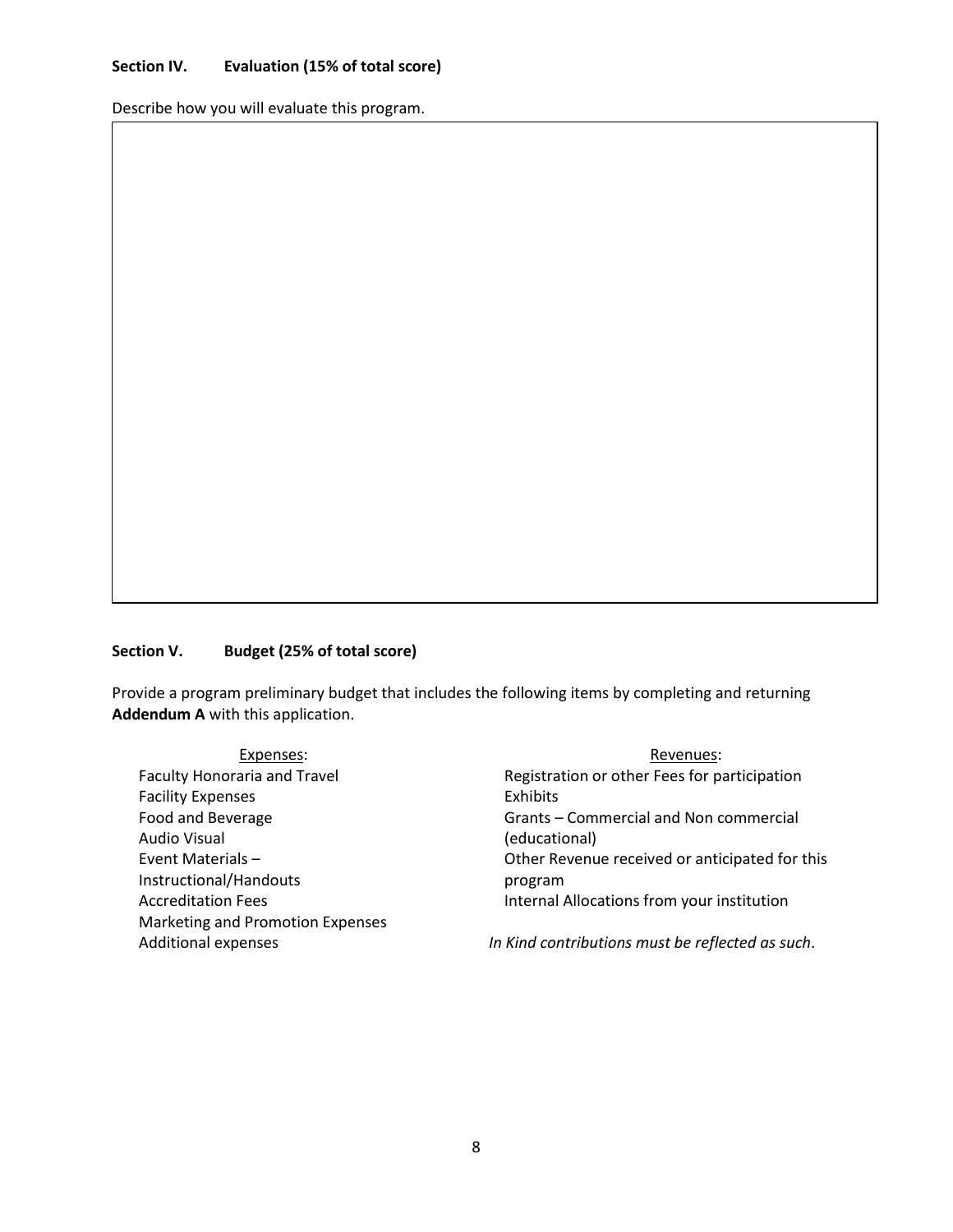Will you seek commercial support for your program? What percentage of your budget will be from commercial support?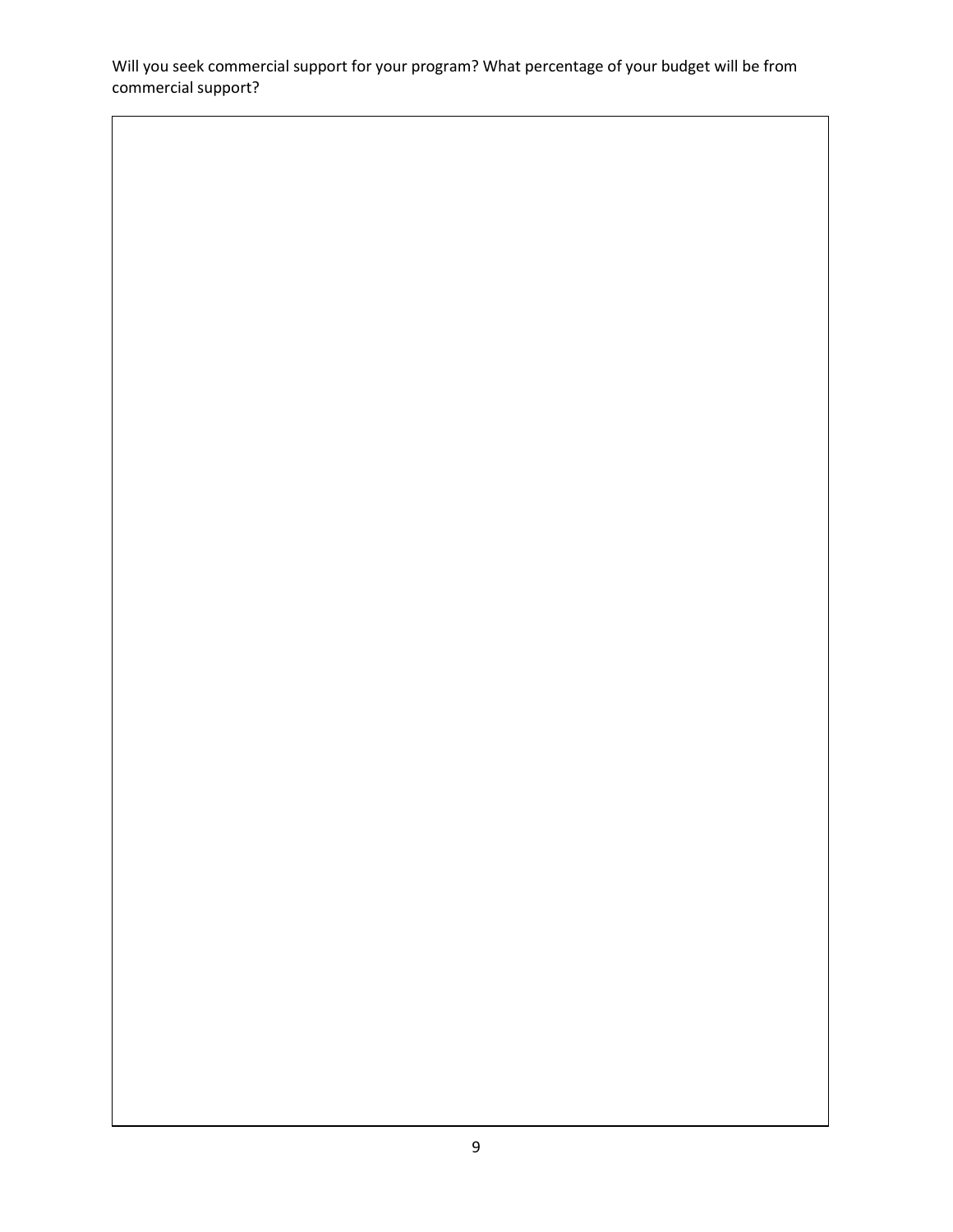**Section VI. Attach any Letters of Support (10% of total score)**

**(See attached)**

**Grant Funding Application and Attachments Submission Information Date of Submission: Organization Name: Organization Contact Info (mailing address and phone number) Authorized Representative Name: Authorized Representative Title: Authorized Representative Signature: (electronic signature will suffice for electronic submission):**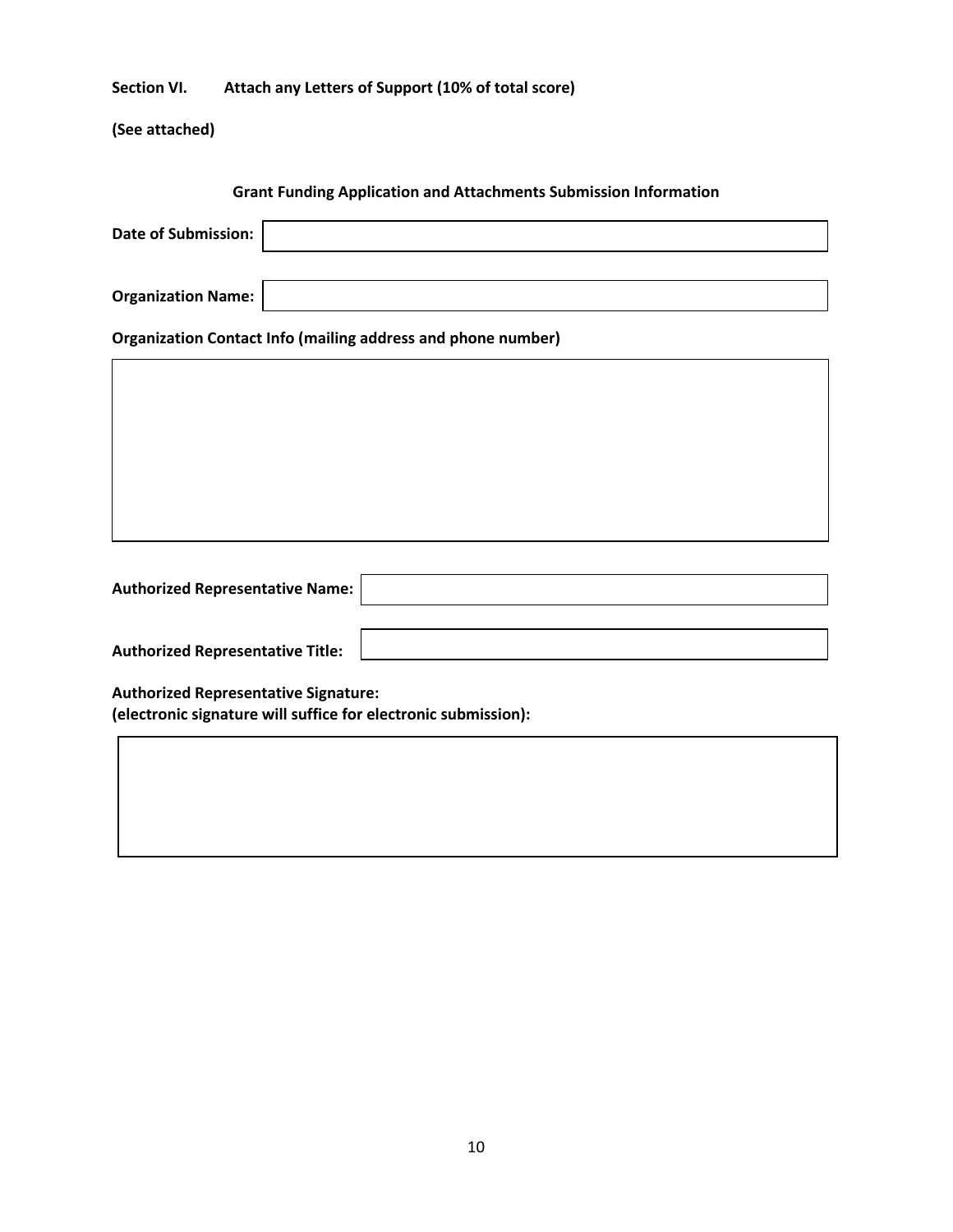## **DELAWARE FOUNDATION FOR MEDICAL EDUCATION Grant Funding Application**

# **ADDENDUM A**

## **Preliminary Budget**

|                                                                      | (Insert line item expenses<br>in this column where<br>indicated in yellow) | (Place the total of the Expenses,<br>Revenues, and Profit/Loss in this<br>column where indicated in yellow) |
|----------------------------------------------------------------------|----------------------------------------------------------------------------|-------------------------------------------------------------------------------------------------------------|
| Expenses:                                                            |                                                                            |                                                                                                             |
| <b>Faculty Honoraria</b>                                             | \$0                                                                        |                                                                                                             |
| <b>Expected Faculty Travel Cost</b>                                  | \$0                                                                        |                                                                                                             |
| (mileage, tolls, air/train fare, hotel)                              |                                                                            |                                                                                                             |
| Food and Beverage                                                    |                                                                            |                                                                                                             |
| Audio/Visual                                                         | \$0                                                                        |                                                                                                             |
| Event Materials-                                                     | \$0                                                                        |                                                                                                             |
| Instructional/Handout (printing<br>and/or copying expenses)          |                                                                            |                                                                                                             |
| <b>Accreditation Fees</b>                                            | \$0                                                                        |                                                                                                             |
| Marketing and Promotion Expenses                                     | \$0                                                                        |                                                                                                             |
| (advertising, mailing/postage, etc.                                  |                                                                            |                                                                                                             |
| costs)                                                               |                                                                            |                                                                                                             |
| Additional Expenses (please explain)                                 | \$0                                                                        |                                                                                                             |
|                                                                      |                                                                            |                                                                                                             |
| 3 hrs @ \$35/hr for administrative<br>time for creation of marketing |                                                                            |                                                                                                             |
| materials and sending out via                                        |                                                                            |                                                                                                             |
| electronic communication.                                            |                                                                            |                                                                                                             |
|                                                                      |                                                                            |                                                                                                             |
|                                                                      |                                                                            |                                                                                                             |
|                                                                      |                                                                            |                                                                                                             |
|                                                                      |                                                                            |                                                                                                             |
| Revenues:                                                            |                                                                            | \$0                                                                                                         |
| Registration or other fees for                                       | \$0                                                                        |                                                                                                             |
| participation in program/activity                                    |                                                                            |                                                                                                             |
| <b>Exhibitor fees received</b>                                       | \$0                                                                        |                                                                                                             |
| Grants - Commercial                                                  | \$0<br>\$0                                                                 |                                                                                                             |
| Grants - Noncommercial<br>(educational)                              |                                                                            |                                                                                                             |
| Internal allocations/support from                                    | \$0                                                                        |                                                                                                             |
| your institution                                                     |                                                                            |                                                                                                             |
| In-kind contribution (dollar value)                                  | \$0                                                                        |                                                                                                             |
| Other revenue received/anticipated                                   | \$0                                                                        |                                                                                                             |
|                                                                      |                                                                            | \$0                                                                                                         |
| <b>Expenses Over Revenues</b>                                        |                                                                            |                                                                                                             |
| (profit or loss)                                                     |                                                                            |                                                                                                             |